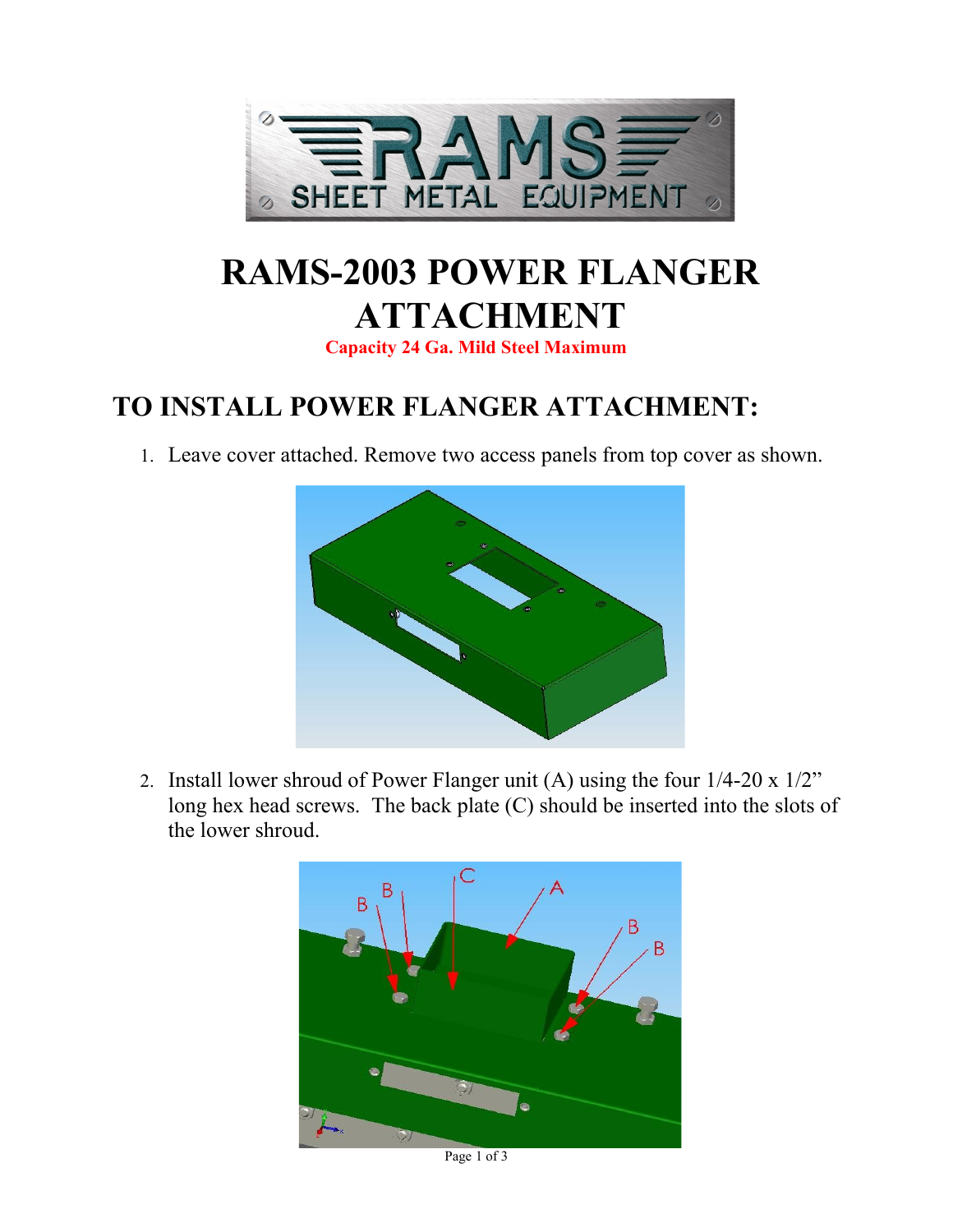3. Set the flanging attachment over the forming head so the combination bevel and spur gear meshes with the Pittsburgh Lock roll No. 3. (B). Place the two 3/8" x 1-1/4" Hex-Head cap screws and lock washers into flanging attachment mounting holes (A) and tighten.



4. View of completed installation.